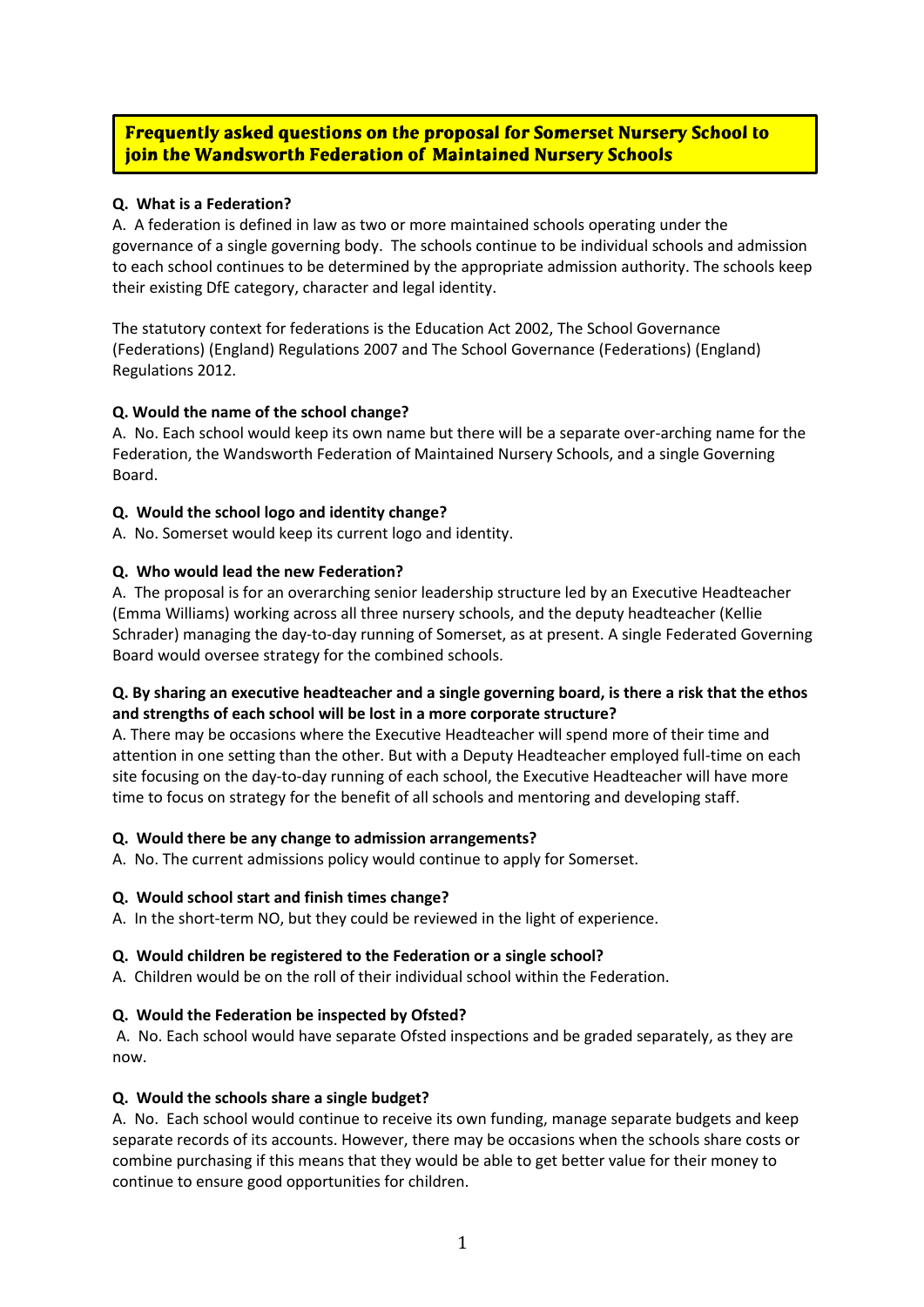The federated governing body will receive the delegated budgets allocated to each of the three schools in the federation. A contribution from each of the schools' budgets can be used collectively with the agreement of governors. The federated governing body has control over how much is put into the shared pot for joint provision. Each school must remain financially viable so any shared commitments must be realistic and not threaten the viability of individual schools.

# **Q. By sharing resources under the new Federation do you mean physical resources (e.g. books and**

**toys) administrative resources (e.g. HR, accounting) and/or staff splitting their time between sites?**  A. It is unlikely that the schools would share physical resources and in terms of existing staff they would work in their schools as they do now. There would be opportunities for sharing resources such as a premises officer and in terms of bought-in services such as the HR, finance and clerking support which the schools currently purchase from the local authority or external suppliers. It is hoped that the schools will have greater purchasing power to achieve volume discounts on stationery, IT, utilities and other items necessary for the running of the three schools. There may also be opportunities to share external services provided by specialists e.g. music therapy, educational psychology, yoga etc.

# **Q. If one school goes into deficit, is it the responsibility of the Federation to bail out the other by using funds from the other school's budget?**

A. No. Each school will receive its budget based on the number of pupils in that school and will be expected to manage its budget in the same way as each school does currently.

# **Q. Would there be any changes in the conditions of service for staff?**

A. No. There would be no changes and staff would continue to be employed on the same conditions of service as defined by Wandsworth Council contracts. This means that, for example, all employment rights and pension arrangements would stay as they are now.

## **Q. Would staff work across all schools in the Federation?**

A. Existing members of staff would continue to work in their school as they presently do. However, there may be opportunities for staff to work across schools. We hope that staff would be able to take these opportunities as Continuing Professional Development (CPD) and sharing of good practice to improve the pupil outcomes.

## **Q. Would the schools have the same Inset/Training Days?**

A. Yes, wherever possible. Each school would be able to choose when to hold these days, as they do now, but it is likely that they would take the opportunity to have joint Inset/Training Days.

## **Q. Do schools in a Federation share a Governing Board?**

A. Yes. The previous Governing Board of Somerset would be dissolved and a new Federation Governing Board would be established.

## **Q. Would one school take the lead over the other?**

A. No. The schools in the Federation would collaborate and work together as equal partners. We will ensure that the single Governing Board has representation from across all schools, although the reconstitution would be skills-led.

## **Q. Is there any research on the impact of Federations?**

A. Ofsted has reported that, where schools work together and share leadership, standards have been raised and there have been improvements in children's achievement and behaviour. (Leadership of More than One School; Ofsted, September 2011).